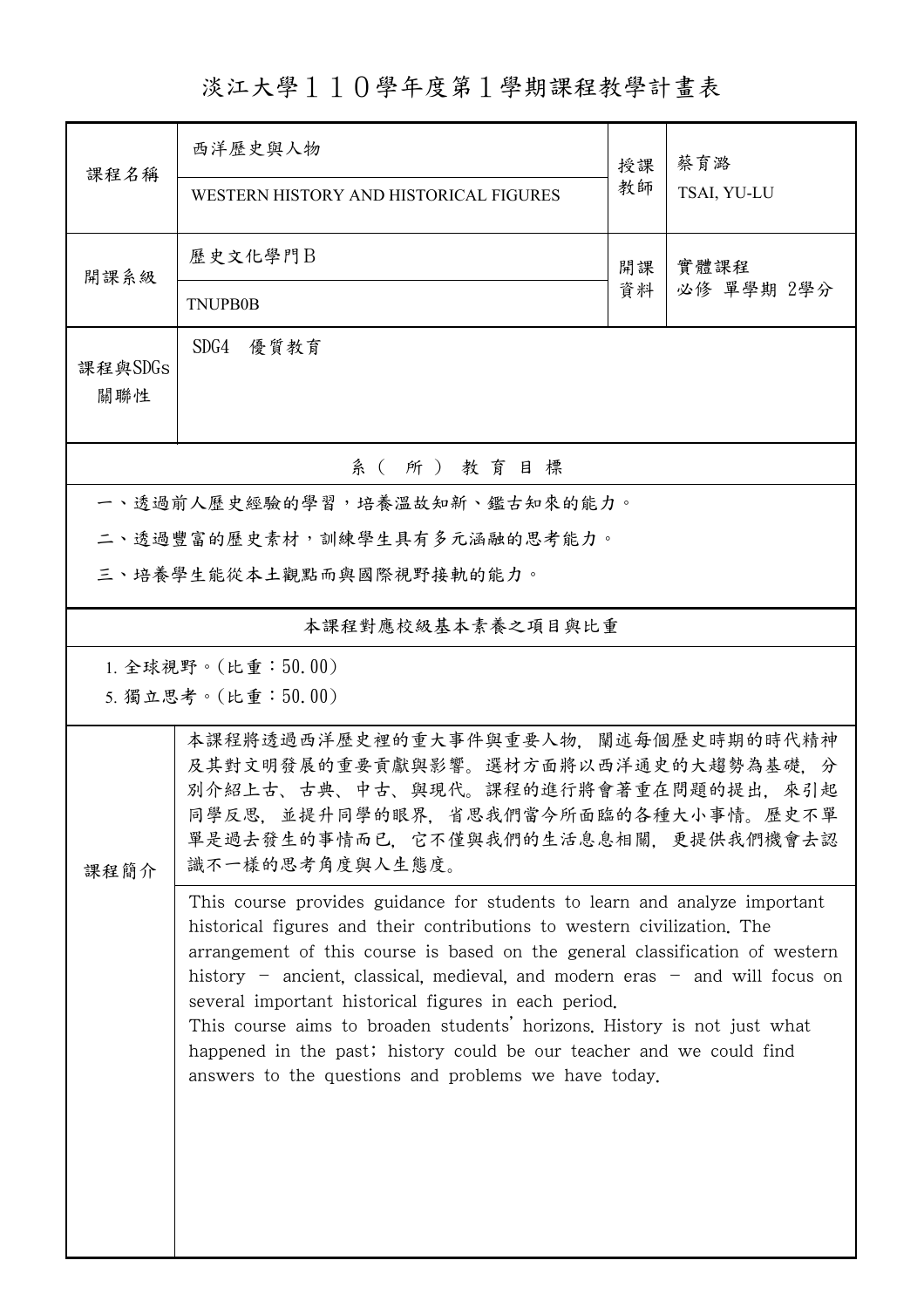## 本課程教學目標與認知、情意、技能目標之對應

將課程教學目標分別對應「認知(Cognitive)」、「情意(Affective)」與「技能(Psychomotor)」 的各目標類型。

一、認知(Cognitive):著重在該科目的事實、概念、程序、後設認知等各類知識之學習。

二、情意(Affective):著重在該科目的興趣、倫理、態度、信念、價值觀等之學習。

三、技能(Psychomotor):著重在該科目的肢體動作或技術操作之學習。

| 序<br>號         | 教學目標(中文)                                                                             |                                                           |            | 教學目標(英文)                                                                                                                                                                                                                                                                                                                      |                      |  |  |
|----------------|--------------------------------------------------------------------------------------|-----------------------------------------------------------|------------|-------------------------------------------------------------------------------------------------------------------------------------------------------------------------------------------------------------------------------------------------------------------------------------------------------------------------------|----------------------|--|--|
| 1 <sup>1</sup> | 1.學習西洋通史的重要大事, 並建<br>立歷史觀點。2.激發學生研讀西洋<br>歷史的興趣。3.鼓勵學生反省過去<br>所學的歷史知識, 並建立批判性的<br>思考。 |                                                           |            | The goals of this course are as follows: $(1)$ to<br>stimulate the interests of students in western<br>historical figures and their histories, (2) to cultivate<br>students' insight into historical figures and their<br>actions, and, most importantly, (3) to encourage<br>students to think independently and critically. |                      |  |  |
|                | 教學目標之目標類型、核心能力、基本素養教學方法與評量方式                                                         |                                                           |            |                                                                                                                                                                                                                                                                                                                               |                      |  |  |
| 序號             | 目標類型                                                                                 | 院、系 $(\hbox{\tt m})$<br>核心能力                              | 校級<br>基本素養 | 教學方法                                                                                                                                                                                                                                                                                                                          | 評量方式                 |  |  |
| 1              | 情意                                                                                   |                                                           | 15         | 講述、討論                                                                                                                                                                                                                                                                                                                         | 測驗、作業、討論(含<br>課堂、線上) |  |  |
|                | 授課進度表                                                                                |                                                           |            |                                                                                                                                                                                                                                                                                                                               |                      |  |  |
| 週次             | 日期起訖                                                                                 |                                                           |            | 內 容 (Subject/Topics)                                                                                                                                                                                                                                                                                                          | 備註                   |  |  |
| $\mathbf{1}$   | $110/09/22$ ~<br>110/09/28                                                           | 導論: 何謂歷史? 西洋歷史的分期;文明的出現                                   |            |                                                                                                                                                                                                                                                                                                                               |                      |  |  |
| $\overline{2}$ | $110/09/29$ ~<br>110/10/05                                                           | 上古時代:兩河流域與埃及文明                                            |            |                                                                                                                                                                                                                                                                                                                               |                      |  |  |
| 3              | $110/10/06 \sim$<br>110/10/12                                                        | 古典希臘時代:人文主義精神(人物:蘇格拉底、柏拉<br>圖、亞里斯多德)                      |            |                                                                                                                                                                                                                                                                                                                               |                      |  |  |
|                | $110/10/13$ ~<br>110/10/19                                                           | 希臘化時代:亞歷山大帝國                                              |            |                                                                                                                                                                                                                                                                                                                               |                      |  |  |
| 5              | $110/10/20$ ~<br>110/10/26                                                           | 宗教史的大事(I):基督教與伊斯蘭教的建立 (人物:耶穌<br>基督、穆罕默德)                  |            |                                                                                                                                                                                                                                                                                                                               |                      |  |  |
| 6              | $110/10/27$ ~<br>110/11/02                                                           | 中古時代的大事(I): 教皇體制與政教衝突;(II):莊園制<br>度與封建體制; (III)清修運動與修道院體制 |            |                                                                                                                                                                                                                                                                                                                               |                      |  |  |
| 7              | $110/11/03$ ~<br>110/11/09                                                           | 開啟現代史的大事:文藝復興與人文主義的重新發揚                                   |            |                                                                                                                                                                                                                                                                                                                               |                      |  |  |
| 8              | $110/11/10$ ~<br>110/11/16                                                           | 宗教史的大事(II):宗教改革 (人物:馬丁路德、喀爾文)                             |            |                                                                                                                                                                                                                                                                                                                               |                      |  |  |
| 9              | $110/11/17$ ~<br>110/11/23                                                           | 期中考試週                                                     |            |                                                                                                                                                                                                                                                                                                                               |                      |  |  |
| 10             | $110/11/24$ ~<br>110/11/30                                                           | 科學革命與啟蒙運動: 理性精神的發揚                                        |            |                                                                                                                                                                                                                                                                                                                               |                      |  |  |
| 11             | $110/12/01$ ~<br>110/12/07                                                           | 開啟近代民主的大事:法國大革命(人物:拿破崙)                                   |            |                                                                                                                                                                                                                                                                                                                               |                      |  |  |
| 12             | $110/12/08$ ~<br>110/12/14                                                           | 保守主義的反動:維也納會議(人物:梅特涅、柏克)                                  |            |                                                                                                                                                                                                                                                                                                                               |                      |  |  |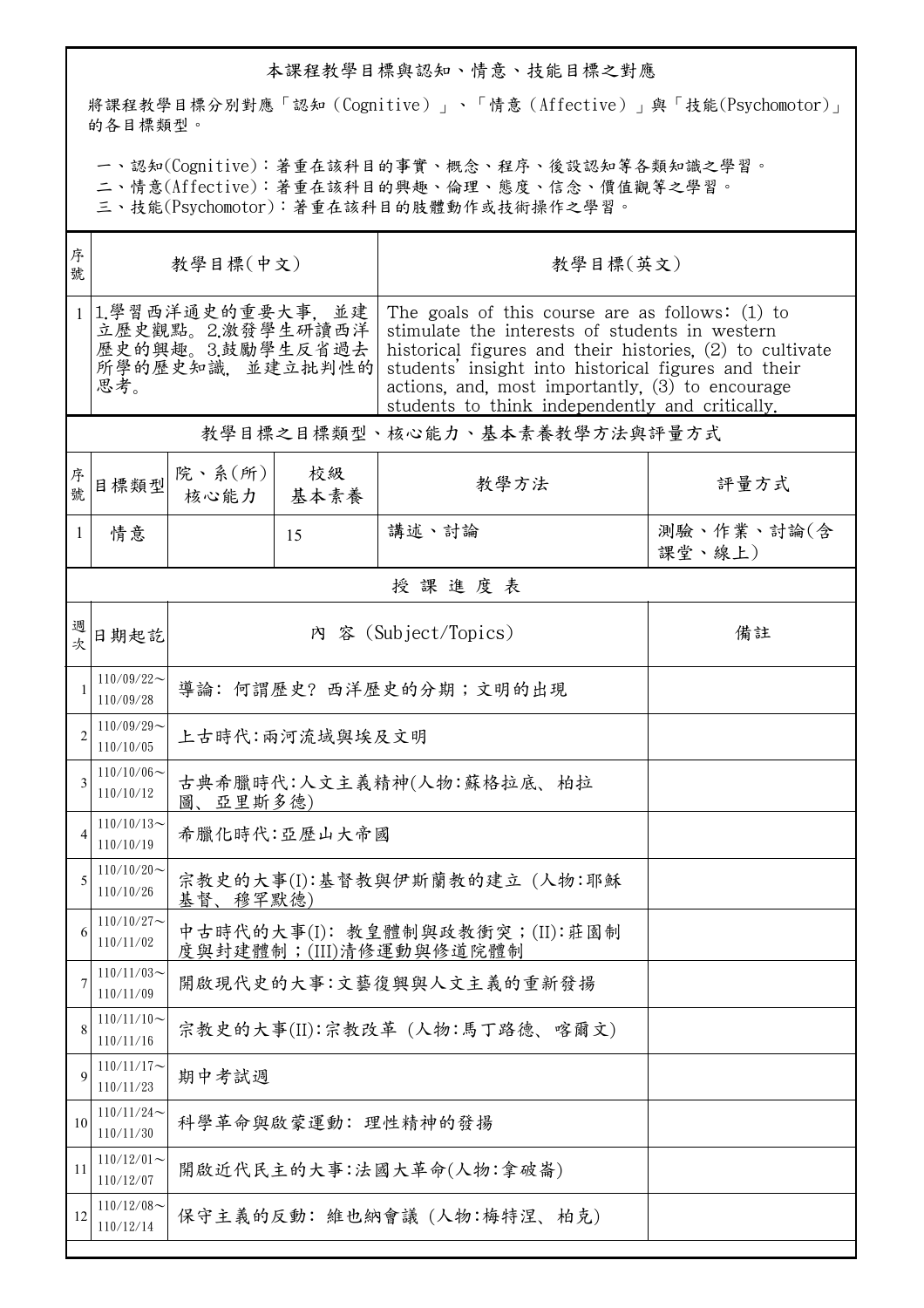| $110/12/15$ ~<br>13<br>110/12/21 | 期中考於這一週舉行                                                                                                                                                                                                                                                                                                                                                                                                                                                                                                                                                                                                                                                                                                                                                                                                                                                                      |  |  |  |
|----------------------------------|--------------------------------------------------------------------------------------------------------------------------------------------------------------------------------------------------------------------------------------------------------------------------------------------------------------------------------------------------------------------------------------------------------------------------------------------------------------------------------------------------------------------------------------------------------------------------------------------------------------------------------------------------------------------------------------------------------------------------------------------------------------------------------------------------------------------------------------------------------------------------------|--|--|--|
| $110/12/22$ ~<br>14<br>110/12/28 | 工業革命                                                                                                                                                                                                                                                                                                                                                                                                                                                                                                                                                                                                                                                                                                                                                                                                                                                                           |  |  |  |
| $110/12/29$ ~<br>15<br>111/01/04 | 民族主義(德國與義大利的建國)與帝國殖民 (人物:俾斯<br>麥                                                                                                                                                                                                                                                                                                                                                                                                                                                                                                                                                                                                                                                                                                                                                                                                                                               |  |  |  |
| $111/01/05$ ~<br>16<br>111/01/11 | 西洋歷史的反思:進步觀的興衰與大眾文化的興起                                                                                                                                                                                                                                                                                                                                                                                                                                                                                                                                                                                                                                                                                                                                                                                                                                                         |  |  |  |
| $111/01/12$ ~<br>17<br>111/01/18 | 期末考週                                                                                                                                                                                                                                                                                                                                                                                                                                                                                                                                                                                                                                                                                                                                                                                                                                                                           |  |  |  |
| $111/01/19$ ~<br>18<br>111/01/25 | 教師彈性補充教學                                                                                                                                                                                                                                                                                                                                                                                                                                                                                                                                                                                                                                                                                                                                                                                                                                                                       |  |  |  |
| 修課應<br>注意事項                      | 1. 學期成績計算方式裡的平時評量為三次隨堂心得之撰寫. 每次占總成<br>績10%, 共30%。<br>2. 期中考於第13週舉行;沒有期末考。<br>3. 兩次遲到算一次缺席。                                                                                                                                                                                                                                                                                                                                                                                                                                                                                                                                                                                                                                                                                                                                                                                     |  |  |  |
| 教學設備                             | 電腦、投影機                                                                                                                                                                                                                                                                                                                                                                                                                                                                                                                                                                                                                                                                                                                                                                                                                                                                         |  |  |  |
| 教科書與<br>教材                       | 投影片                                                                                                                                                                                                                                                                                                                                                                                                                                                                                                                                                                                                                                                                                                                                                                                                                                                                            |  |  |  |
| 參考文獻                             | 一、通史: 1. Philip Lee Ralph, Edward Mcnall Burns, etc., World<br>Civilizations (9th edition), New York: Norton, 1997. 2. 布賴恩. 蒂爾尼、西德<br>尼. 潘特著, 袁傳偉譯, 《西洋中古史》, 台北:五南, 2010。 3. 王曾才,<br>《西洋近世史》,台北:正中書局,1976。 4.王曾才,《西洋現代史》,台<br>北:東華, 1989。 5. 劉增泉, 《西洋上古史》, 台北: 五南, 2008。 6.<br>劉<br>增泉,《西洋文化史》,台北 : 五南,2007。 7. 王世宗,《古代文明的開<br>展》,台北:三民,2004。 8.王世宗,《現代世界的形成》,台北:三<br>民, 2008。 9. 李邁先, 《西洋近世史》, 台北:幼獅文化, 1974。 10. 林立<br>《世界文明史》,台北:五南,2002。<br>樹.<br>二、專書: 1.麥克·哈特著,趙梅等譯,《影響世界歷史100位名人》,台中:晨<br>星, 2000。 2.蒲慕州, 《法老的國度:古埃及文化史》, 台北: 麥田, 2017。<br>3.李震,《希臘哲學史》,台北:三民,2015。 4.愛德華,策勒爾著,翁紹軍<br>譯,《古希臘哲學史綱》,台北:康德,2007。 5.鄭雲華,《亞歷山大大<br>帝》,台北:倚天,2004。 6.雅各•布克哈特著,花亦芬譯注,《義大利文藝復<br>興時代的文化》,台北:聯經出版事業, 2007。 7.瓦薩瑞 (1511-1574), 《文藝<br>復興的奇葩》,臺北市,志文,2000。 8.彼得·蓋伊著,劉森堯與梁永安譯,《啟<br>蒙運動》, 台北新店, 立緒文化, 2008。 9.艾瑞克·霍布斯邦著, 林宏濤與黃煜<br>文譯,《如何改變世界:馬克思與馬克思主義,回顧、反思,與前瞻》,台<br>北:麥田, 2014。 |  |  |  |
| 批改作業<br>篇數                       | 3 篇 (本欄位僅適用於所授課程需批改作業之課程教師填寫)                                                                                                                                                                                                                                                                                                                                                                                                                                                                                                                                                                                                                                                                                                                                                                                                                                                  |  |  |  |
| 學期成績<br>計算方式                     | ◆出席率: 20.0 % ◆平時評量:30.0 % ◆期中評量:50.0 %<br>◆期末評量: $%$<br>◆其他〈 〉: %                                                                                                                                                                                                                                                                                                                                                                                                                                                                                                                                                                                                                                                                                                                                                                                                              |  |  |  |
|                                  |                                                                                                                                                                                                                                                                                                                                                                                                                                                                                                                                                                                                                                                                                                                                                                                                                                                                                |  |  |  |